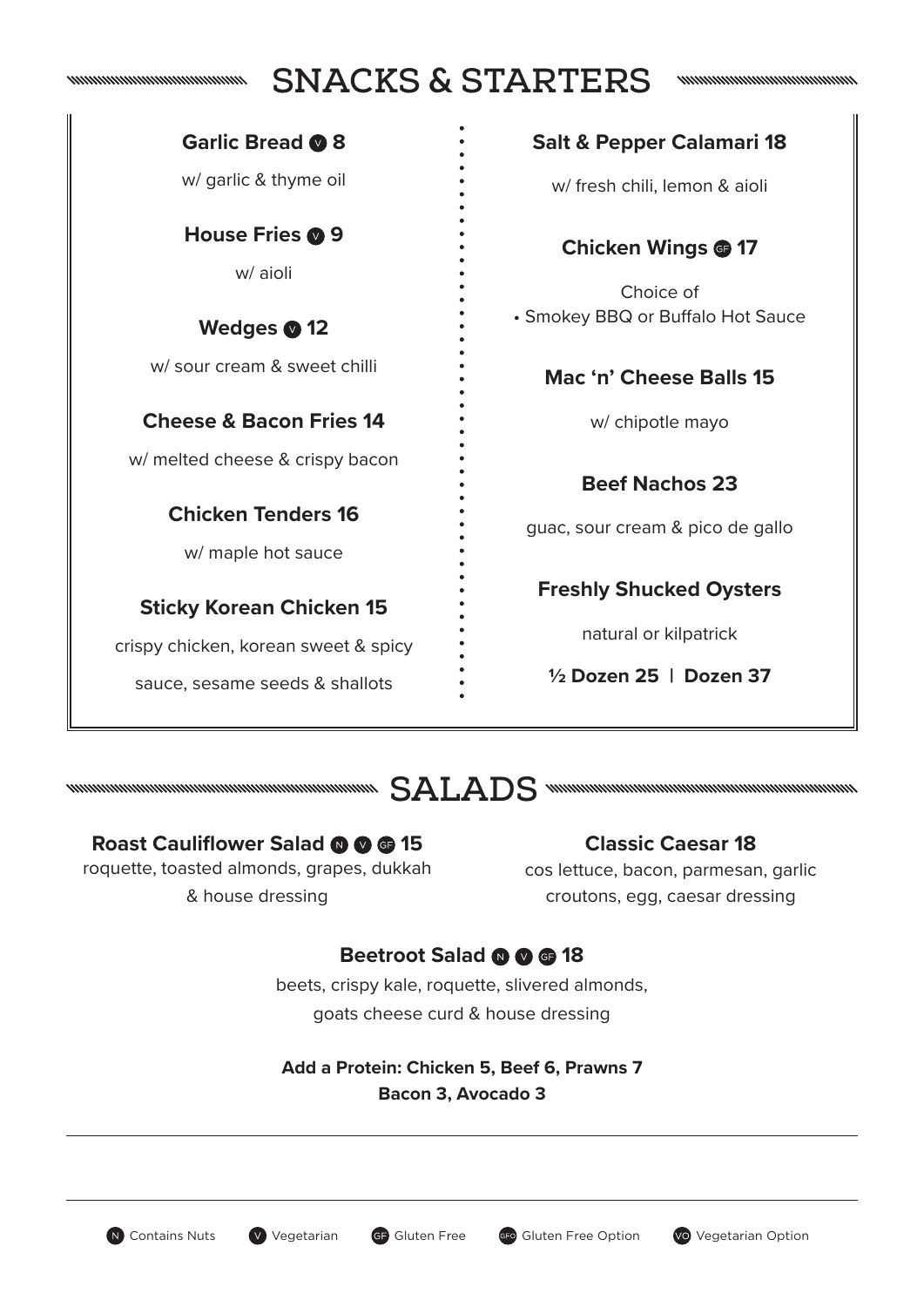#### nummmmn

# **CHARCOAL GRILL & ROTISSERIE**

**Rump (250g) 28**

**Rump (350g) 34**

**Scotch Fillet (300g) 38**

**T-bone (400g) 40**

**Choice of 2 sides:** salad, chips, mash, veg, slaw **Choice of sauce:** gravy, mushroom, pepper, rosemary & garlic jus, bearnaise, chimichurri **Finishing Touches:** Add Bacon **3 |** Add Garlic Prawns **9**

#### **Steak Sandwich 25**

rump steak on sour dough, mixed leaf, tomato, pickle, dijon mustard, caramelised onion & chips

#### **Roasted Pork Belly 29**

roasted fennel, golden beets, crispy potatoes, apple puree, garlic & rosemary jus

### **BBQ Board 40**

brisket, pork ribs, buffalo wings, chorizo, pickles, slaw & grilled corn

#### **Lamb Souvlaki Skewers 27**

pita bread, greek salad, danish fetta, tzatziki & chips

# **400g SIGNATURE RIB EYE**

**47**

hand cut chips, eggplant puree, eschalots, garlic herb butter, jus, bone marrow

## **AMERICAN BBQ RIBS**

#### **Full rack 48 or Half Rack 35**

Choice of • Original BBQ • Honey BBQ  $\cdot$  Hot  $\cancel{\prime}$   $\cdot$  HOT AS  $\cancel{\prime}$ fries, jalapeno salsa, slaw

## **CHURRASCO HANGING SKEWERS**

**Chicken -** fajita-style chicken, capsicum, red onion & zucchini **26**

**Beef -** house spiced beef, capsicum, red onion & zucchini **26**

**Choice of 2 sides:** salad, rice, herb potatoes, chips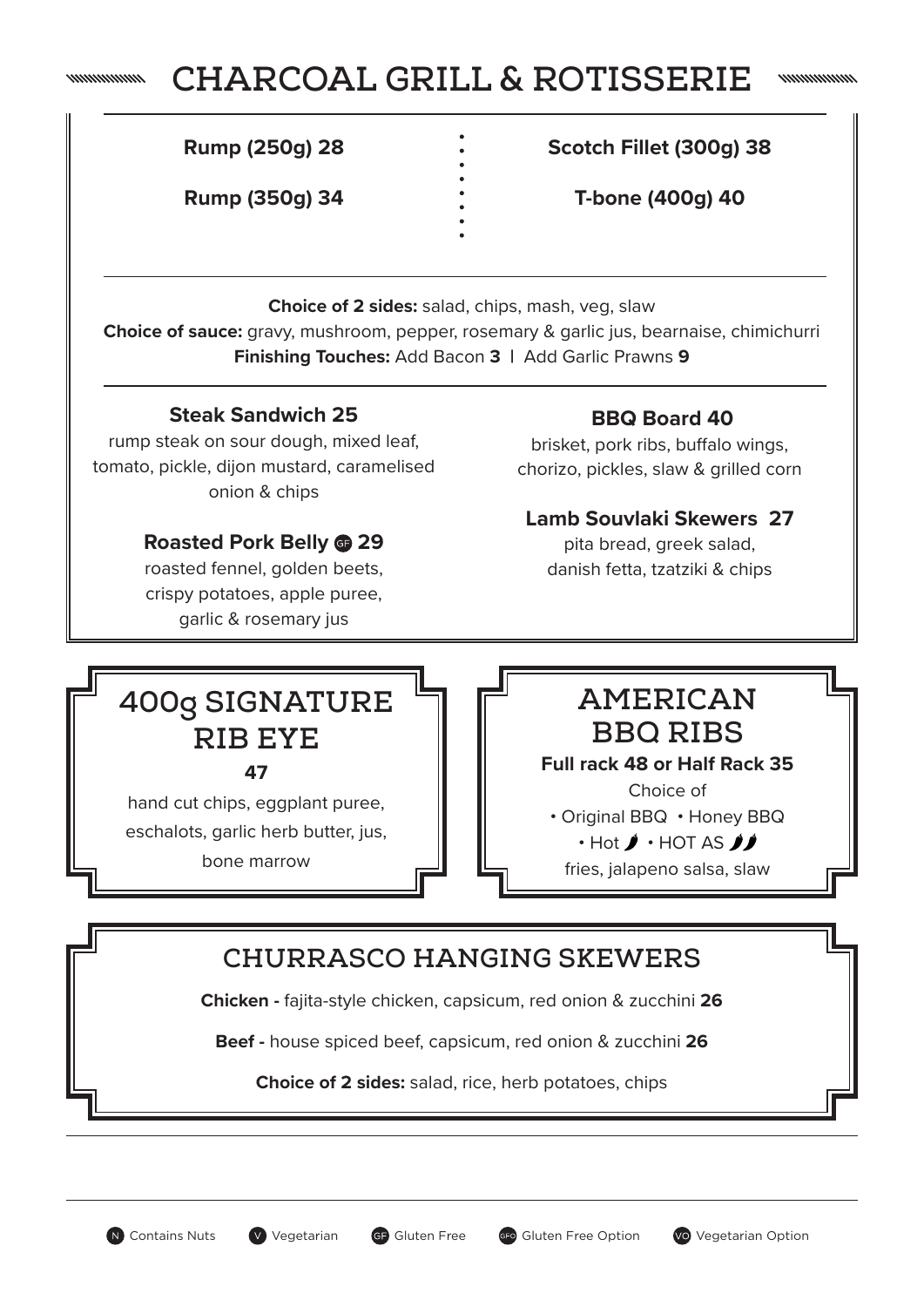#### **CLASSICS, MAINS & BURGERS** nnnnnnnnnnn

nnnnnnnnnn

#### **Cheese & Bacon Burger 20**

lettuce, tomato, pickles, caramelised onion, special sauce & chips

### **Deluxe Burger 25**

cheese, bacon, lettuce, tomato, caramelised onion, beetroot, special sauce & chips

> **Buttermilk Fried Chicken Burger 22**

slaw, chipotle aioli & chips

## **The Big Texan Burger 25**

beef pattie w/ cheese, pulled brisket, slaw, fried pickles, caramelised onion, house glaze & chips

## **Pumpkin, Lentil & Cashew Burger @ 19**

w/ lettuce, tomato, avocado, sweet chilli sauce, sour cream & chips

#### **Beef & Burgundy Pie 26**

mash, peas & jus

## **Beer Battered Fish & Chips 25**

w/ lemon & tartare

## **Seafood Basket 40**

prawns 2 ways, oysters, s&p squid,

beer battered fish & scallops

## **Crispy Skin Salmon 29**

quinoa & roquette salad, grilled lemon, charred broccolini & squid ink cracker

# **SCHNITZELS**

#### **300gm Schnitzel 24**

nommunummunummunummunum

w/ parmesan herb crumb

#### **Pork Schnitzel 27**

nnummunummunummunummunum

w/ parmesan herb crumb

#### **Toppers**

#### **Parmigiana 4**

napoletana sauce, smoked ham, melted mozzarella & grated parmesan

### **Pork & Pineapple 4**

pineapple, pork, melted mozzarella & bbq sauce

#### **Prawns & Avo 5**

prawns, avo, mozzarella

#### **Mexican 4**

pico de gallo, beef & beans, melted mozzarella & corn chips

N Contains Nuts **V** Vegetarian GF Gluten Free GF Gluten Free Option **Vo** Vegetarian Option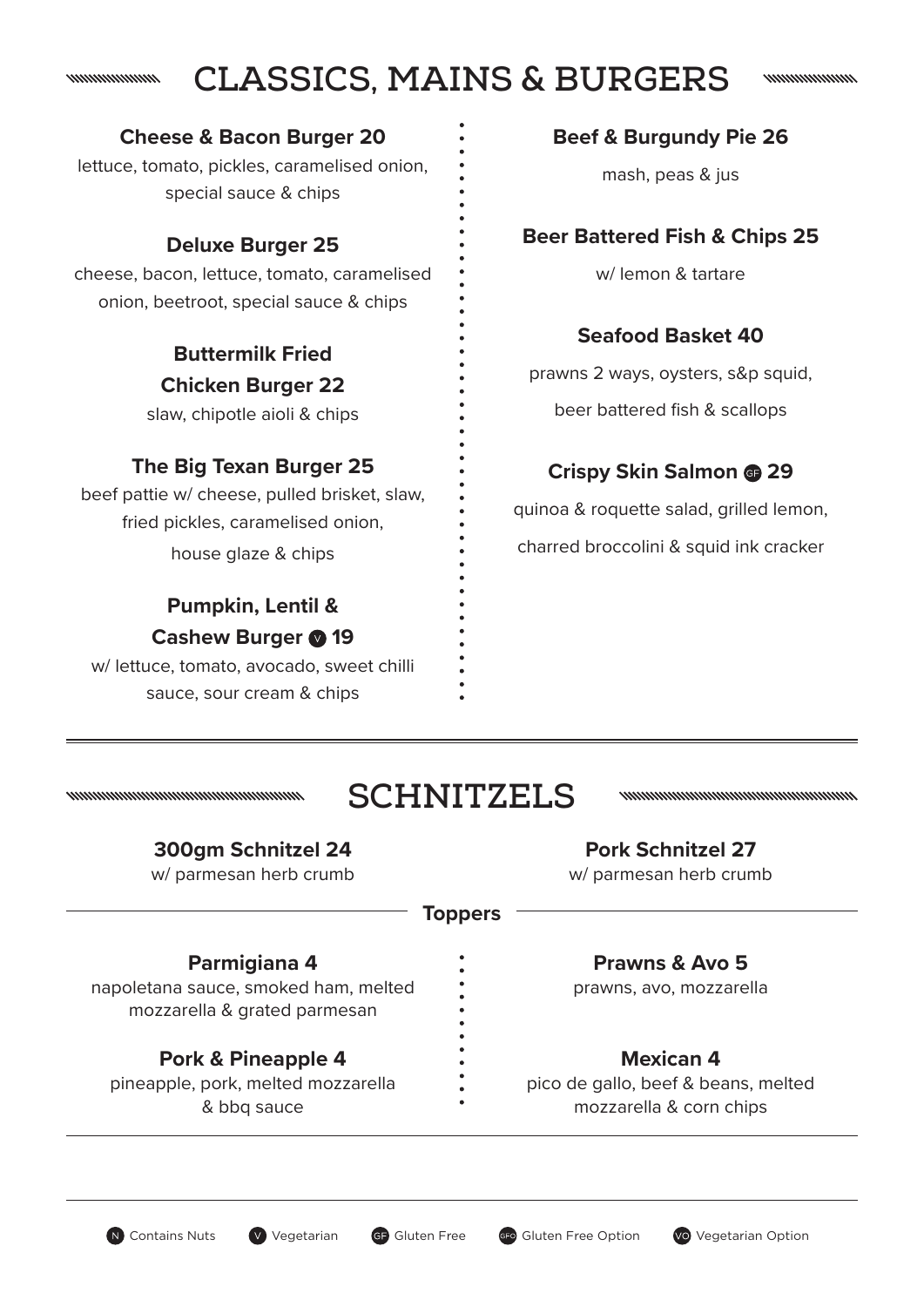

# **WOOD-FIRED PIZZAS**

**Available from Monday - Friday:** 5pm - 9pm **Saturday & Sunday:** Lunch & Dinner service

#### **Cheese & Herb Pizza @ 12**

**Margherita 18**

## **Prawn & Chorizo 26**

nummmmmmmmmmm

tomato base, roquette, cherry tomatoes, red onion & chilli oil

## **BBQ Meat 28**

smokey bqq sauce, smoked brisket, pulled pork, caramelised onion & mushroom

## **Vegetarian 26**

tomato base, fire roasted pumpkin, mushrooms, zucchini, capsicum, olives, chilli flakes & sweet potato crisps

## **Peri-peri Chicken 26**

marinated chicken, cherry tomatoes, red onions, capsicums & peri-peri mayo

# **PASTAS**

### **Linguine Boscaiola 24**

bacon, mushroom & garlic cream

## **Prawn Linguine 28**

cherry tomatoes, garlic, chilli, roquette & white wine reduction

## tomato base, basil, tomato, buffalo

mozzarella & olive oil

### **Hawaiian 22**

tomato base, caramelised pine apple

& house smoked ham

## **Pepperoni 22**

tomato base & american pepperoni

## **Prosciutto & Roquette 28**

cooked prosciutto on a tomato base

w/ roquette & parmesan